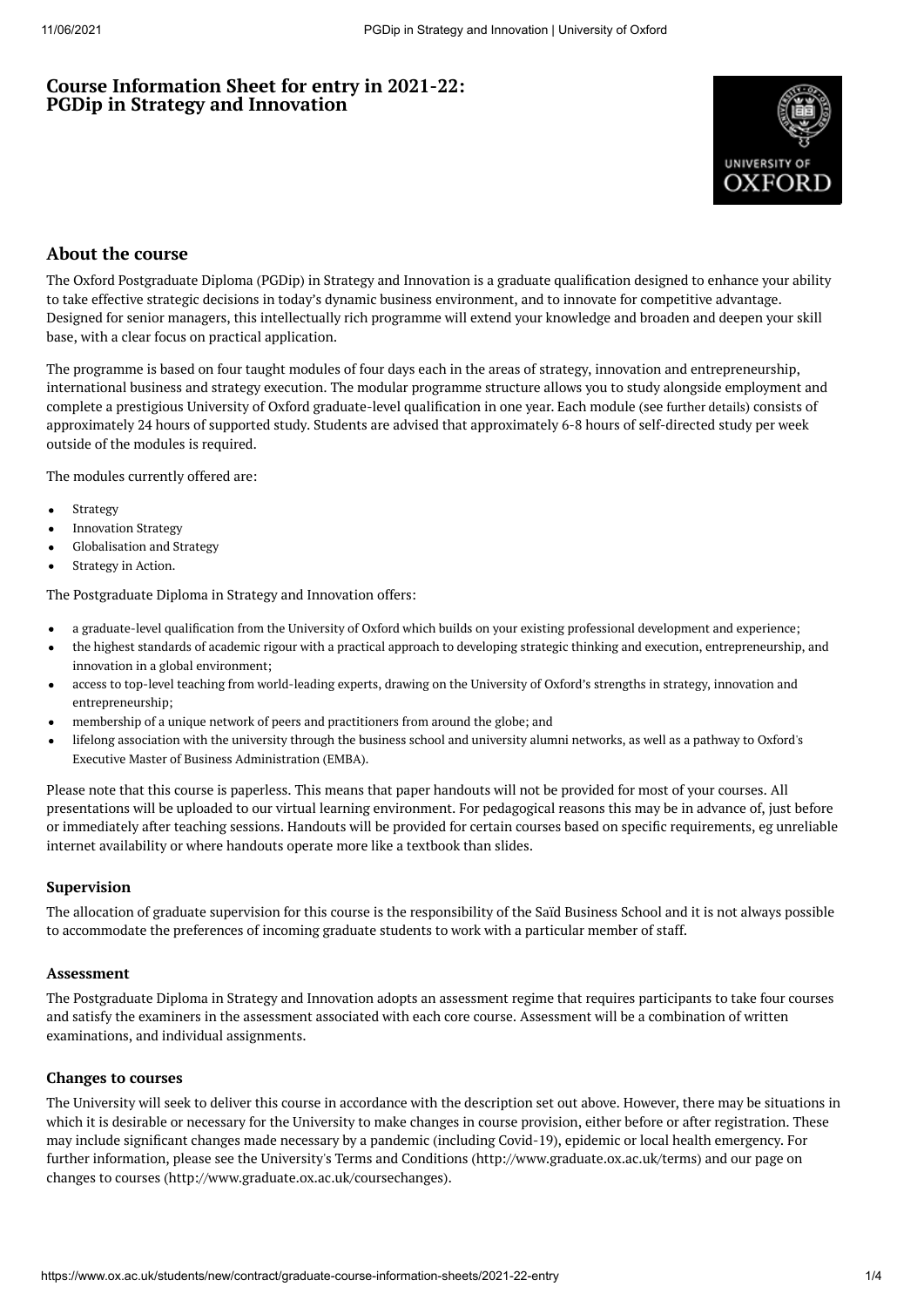# **Expected length of course**

|                                     | Part Time Only |
|-------------------------------------|----------------|
| <b>Expected length</b> $ 12$ months |                |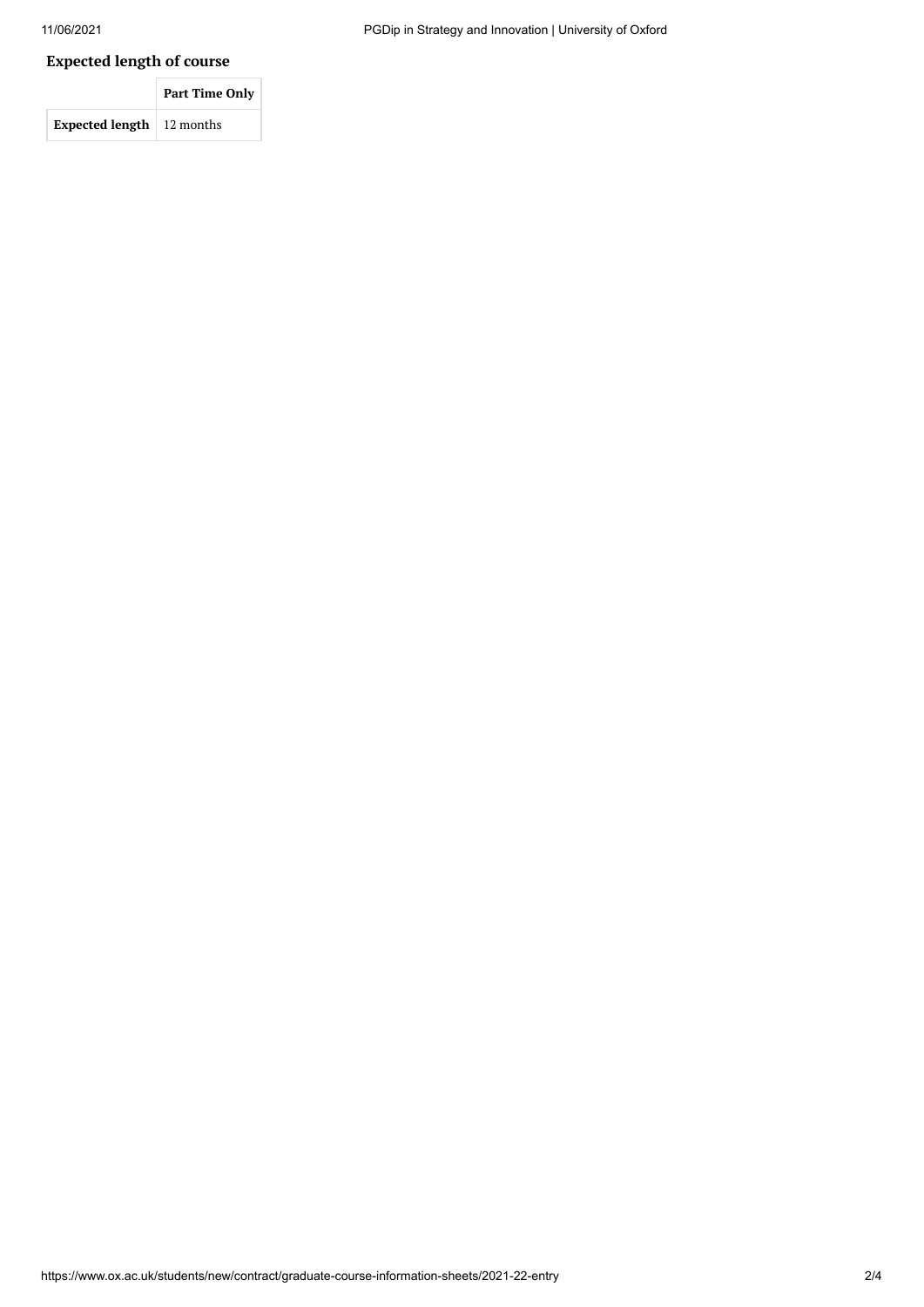### **Costs**

#### **Total course fees for entry in February or March 2022**

| <b>Fee status</b>                                                | <b>Total Course fees</b> |
|------------------------------------------------------------------|--------------------------|
| Home (UK, Republic of Ireland,<br>Channel Islands & Isle of Man) | £27,581                  |
| Overseas (including EU)                                          | £27,581                  |

Course fees cover your teaching as well as other academic services and facilities provided to support your studies. Unless specified in the additional cost information (below), course fees do not cover your accommodation, residential costs or other living costs. They also don't cover any additional costs and charges that are outlined in the additional cost information.

#### **Deposits**

If your application is successful, you will be asked to pay a deposit against your course fees at the application stage as a condition of your offer. The deposit amount and date by which payment must be made are shown below.

| Fee status                      | <b>Amount of deposit</b> | Date by which deposit must be paid            |
|---------------------------------|--------------------------|-----------------------------------------------|
| Home/ROI<br>(including Islands) | £4,137                   | 30 days from the date on initial offer letter |
| Overseas                        | £4,137                   |                                               |

The department's website provides further [information](https://www.sbs.ox.ac.uk/programmes/degrees/dol/how-apply) about deposits for this course.

#### **Additional cost information**

As part of your course requirements, you will need to choose a final project topic. Depending on your choice of topic and the research required to complete it, you may incur additional expenses, such as travel expenses, research expenses, and field trips. You will need to meet these additional costs, although you may be able to apply for small grants from your department to help you cover some of these expenses. Please note that this course requires that you are taught in Oxford, and you will need to incur travel and accommodation costs to attend the course if you do not live in the Oxford area.